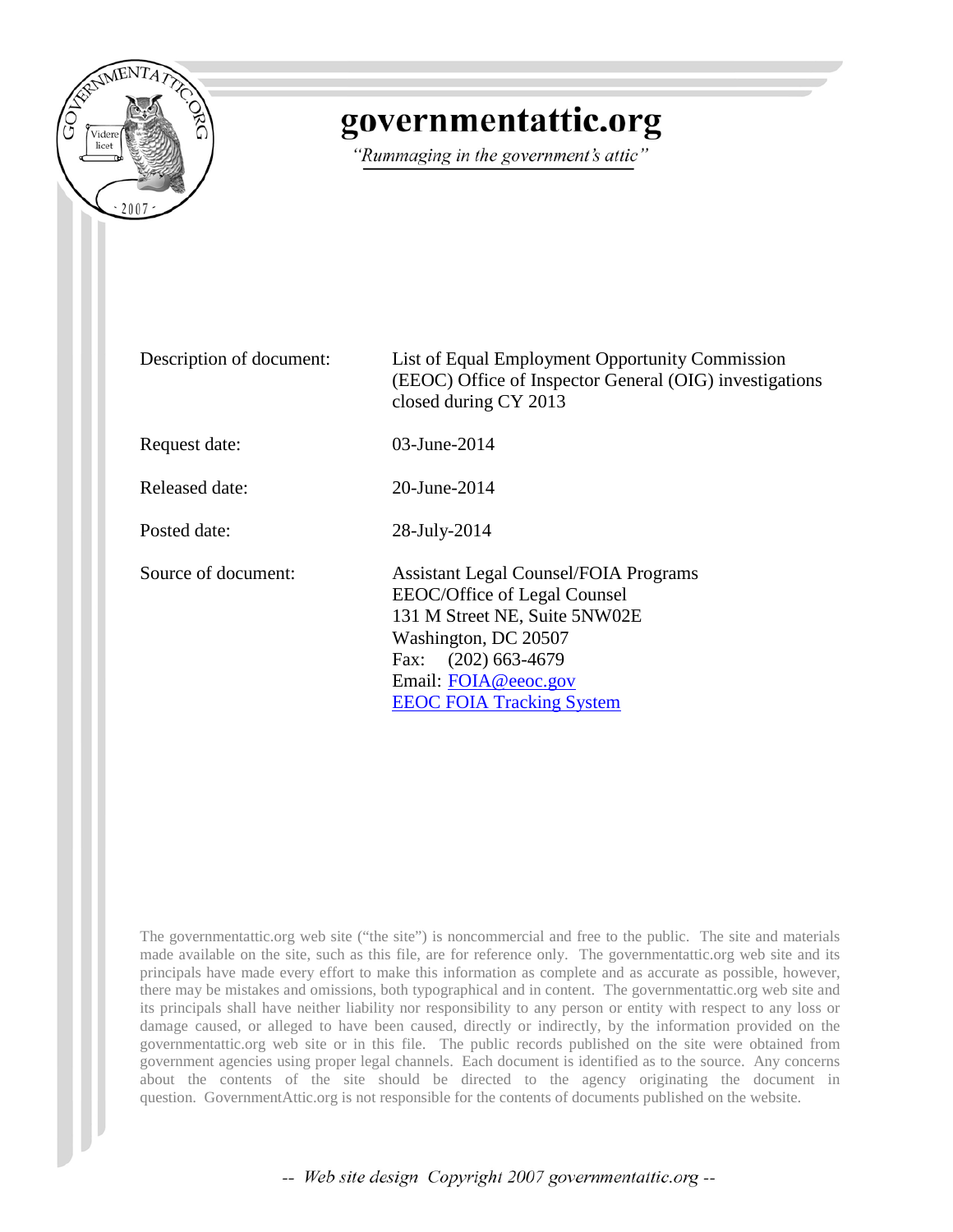

## **U.S. Equal Employment Opportunity Commission Office of Legal Counsel** 131 M Street NE

Washington, DC 20507 (202) 663-4500 (202) 663-7026 TTY (202) 663-4679 FAX

*JUN 2* **0 <sup>2014</sup>**

**Re: FOIA No.: 820-2014-201803** 

Your Freedom of Information Act (FOIA) request, received in this office on June 03, 2014 has been processed. Our search began on June 03, 2014. All agency records in creation as of June 03, 2014 are within the scope of the EEOC's search for responsive records.

In your request you seek the Office of Inspector General, closed investigations list for calendar year 2013. Your request is granted.

Enclosed for your review is the **Investigations Closed January 2013 - December 2013** (1 page).

.

We hope this information is helpful to you.

Sincerely,

 $\mu$ 

Stephânie D. Garner  $q$ arner Assistant Legal Counsel FOIA Programs (202) 663-4634 FOIA@eeoc.gov